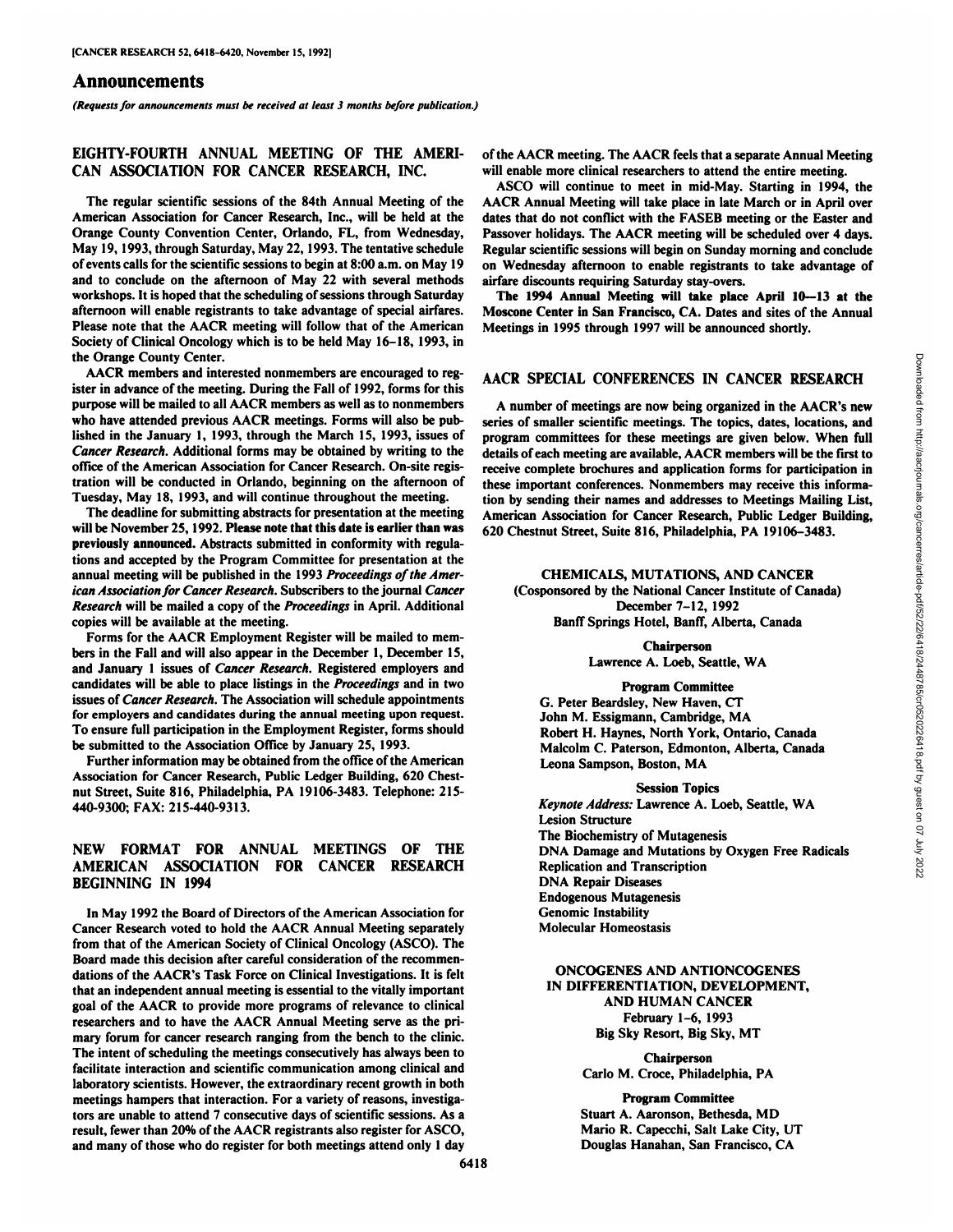## Session Topics

*Keynote Address: Raymond L. White, Salt Lake City, UT* Gene Knockouts by Homologous Recombination Cancer and Signal Transduction Chromosomal Translocations and Cancer Cancer Suppressor Genes Expression of Activated Oncogenes in Transgenic Mice

**MECHANISM OF ACTION OF RETINOIDS, VITAMIN D, AND STEROID HORMONES** March 15-20, 1993 Banff Centre, Banff, Alberta, Canada

### Chairpersons

Michael B. Sporn, Bethesda, MD Ronald M. Evans, San Diego, CA David Mangelsdorf, San Diego, CA

#### Program Committee

Vincent Giguere, Toronto, Ontario, Canada Morley Hollenberg, Calgary, Alberta, Canada J. Wesley Pike, San Diego, CA

## Session Topics

*Keynote Address: Robert G. Roeder, New York, NY* DNA Binding Heterodimers 3-Dimensional Structure of Receptors and Binding Proteins Development and Differentiation Genetic Regulation by Retinoids and Steroids Vitamin D Studies of Disease and Therapy Steroids and Related Receptors Metabolism of Retinoids

# MODEL SYSTEMS IN CANCER RESEARCH (Tentative title) (Supported by a generous grant from the General Motors Cancer Research Foundation) April 13-17, 1993

San Luis Hotel, Galveston, TX

Chairpersons Leland H. Hartwell, Seattle, WA Peter K. Vogt, Los Angeles, CA George F. Vande Woude, Frederick, MD

> Session Topics **Transcription** Oncogenes Signals Cell Cycle Instability Development **Transgenics**

**CELL DEATH AND CANCER** October 17-21, 1993 Chatham Bars Inn, Chatham (Cape Cod), MA

> Chairperson Alan R. Eastman, Hanover, NH

Program Committee John T. Isaacs, Baltimore, MD Stanley J. Korsmeyer, St. Louis, MO Thomas R. Tritton, Burlington, VT Additional Members to be Appointed **TUMOR IMMUNOLOGY: BASIC AND CLINICAL ASPECTS** November 7-11, 1993 Grove Park Inn, Asheville, NC

Chairperson Ralph A. Reisfeld, San Diego, CA

## **IMPORTANCE OF GENETIC SUSCEPTIBILITY**

IN ENVIRONMENTAL CARCINOGENESIS (Joint Meeting with the International Agency for Research on Cancer) November 9-13, 1993 (Please note revised date) International Agency for Research on Cancer, Lyon, France

> **Chairpersons** Frederick P. Li, Boston, MA Ruggero Montesano, Lyon, France

## **SIGNAL TRANSDUCTION IN CANCER THERAPY**

(Joint Meeting with the British Association for Cancer Research and the European Organisation for Research and Treatment of Cancer [PAM Group]) December 5-9, 1993 El San Juan Hotel, San Juan, PR

> Chairperson Garth Powis, Tucson, AZ

RISK ASSESSMENT IN ENVIRONMENTAL CARCINOGENESIS January 17-22, 1994 (Please note revised date) Whistler Resort and Conference Center, Whistler, British Columbia, Canada

> Chairpersons Philip C. Hanawalt, Stanford, CA James A. Swenberg, Chapel Hill, NC

## MOLECULAR GENETICS OF PROGRESSION AND METASTASIS January 31-February 5, 1994 Big Sky Resort, Big Sky, MT

Chairperson Lance A.Liotta, Bethesda, MD

# **GENOMIC INSTABILITY AND CANCER** February 21-26, 1994

Banff Springs Hotel, Banff, Alberta, Canada

**Chairpersons** Thea D.Tlsty, Chapel Hill, NC Lawrence A. Loeb, Seattle, WA

# **GROWTH FACTORS, DEVELOPMENT,**

**AND CANCER** (Joint Meeting with the Friedrich Miescher-Institut) March 5-11, 1994 Congress Center, Interlaken, Switzerland

> Chairpersons Harold L. Moses, Nashville, TN Bernd Groner, Basel, Switzerland